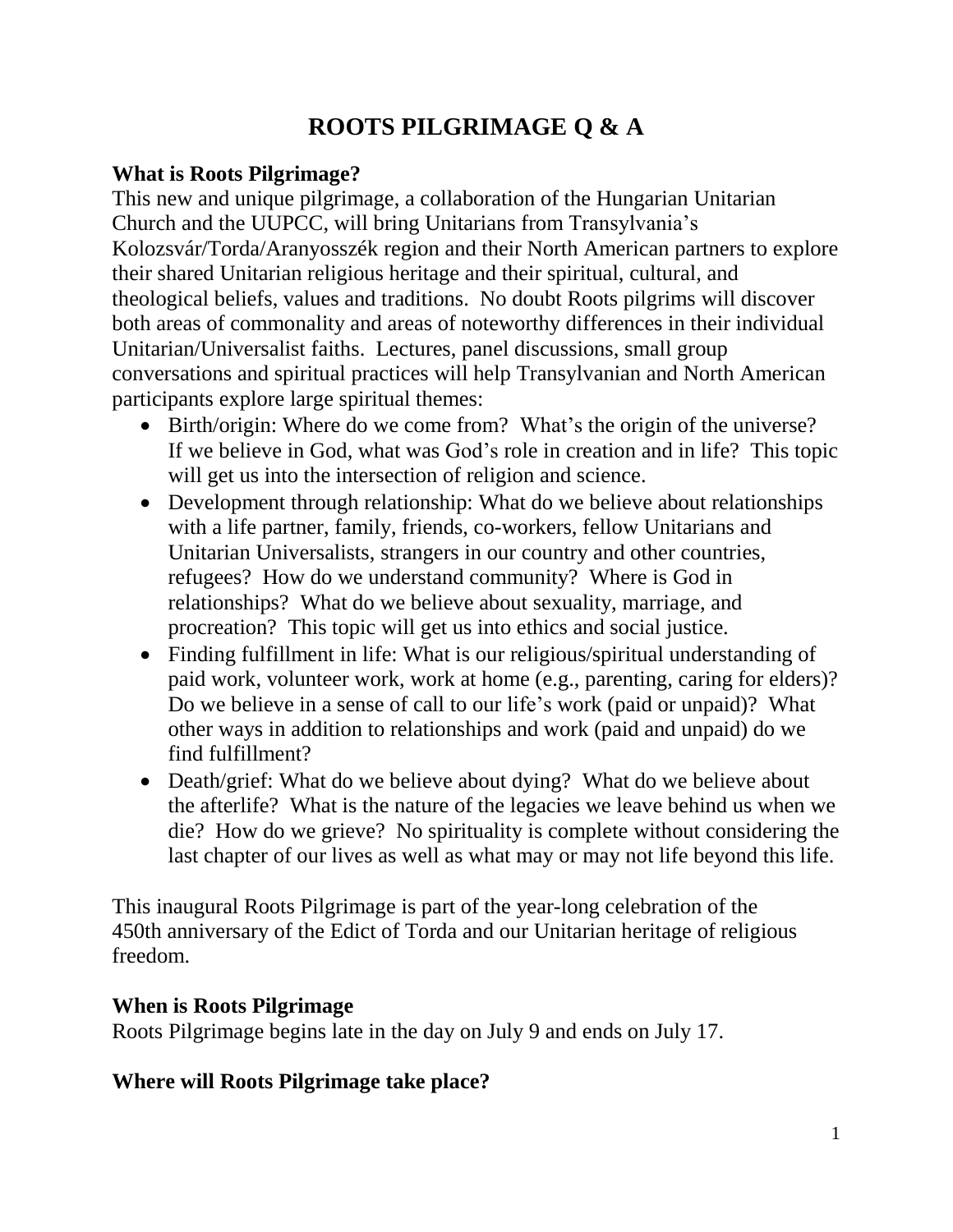Roots Pilgrimage will start and end in Kolozsvár (Romanian name: Cluj). After a day trip to the Verespatak (Roșia Montană) gold mining area, pilgrims will settle in Aranyosszék (Scaunul Ariesului), the Aranyos (Arieș) River valley area forty-five minutes southwest of Kolozsvár. This is an important region in Transylvanian Unitarianism.

### **Who will be on Roots Pilgrimage?**

The Roots pilgrimage group will exclusively or primarily be members from the fifteen Unitarian churches in the Kolozsvár/Torda/Aranyosszék region and people from their North American partner congregations. Registration will initially be open to people from these thirty Transylvanian and North American congregations. If the pilgrimage doesn't fill up, it may be opened beyond these thirty congregations. The pilgrimage is open to both clergy and lay members. The maximum number of Transylvanian and North American participants is 50.

#### **Where will we stay?**

Roots pilgrims will stay in hotels in Kolozsvár and primarily in small guest houses in Aranyosszék.

#### **Who will lead the pilgrimage?**

Roots Pilgrimage will be led equally by Transylvanian and North American Unitarian/Universalist leaders. The planning team includes Rev. Robert Balint and Rev. Norbert Racz from the Hungarian Unitarian Church and Rev. Roger Bertschausen, Rev. Andrew Weber, and Rodger Mattlage from the US. Others will join them in providing content as well as leading discussions and worship.

#### **Are there any trip extensions?**

Yes. Participants may arrive early (on July 7) for a pre-pilgrimage extension in Kolozsvár. The Kolozsvár pre-pilgrimage extension will include attending the dedication of the Center for Religious Freedom in the former Bishop's House across the street from the Hungarian Unitarian Church headquarters on July 7, Sunday morning worship at Kolozsvár 1 church on July 8, and an international conference on religious freedom on July 8.

Pilgrims may extend their pilgrimage in the other direction by adding the postpilgrimage Budapest extension. Pilgrims choosing this option will travel by chartered bus to Budapest on July 17. July 18 will be highlighted by a morning guided bus and walking tour that will include Castle Hill, Hero's Square, and the Jewish Quarter. After an orientation to the Budapest Metro system and assistance in purchasing passes, the afternoon and evening of July 18 and all of July 19 will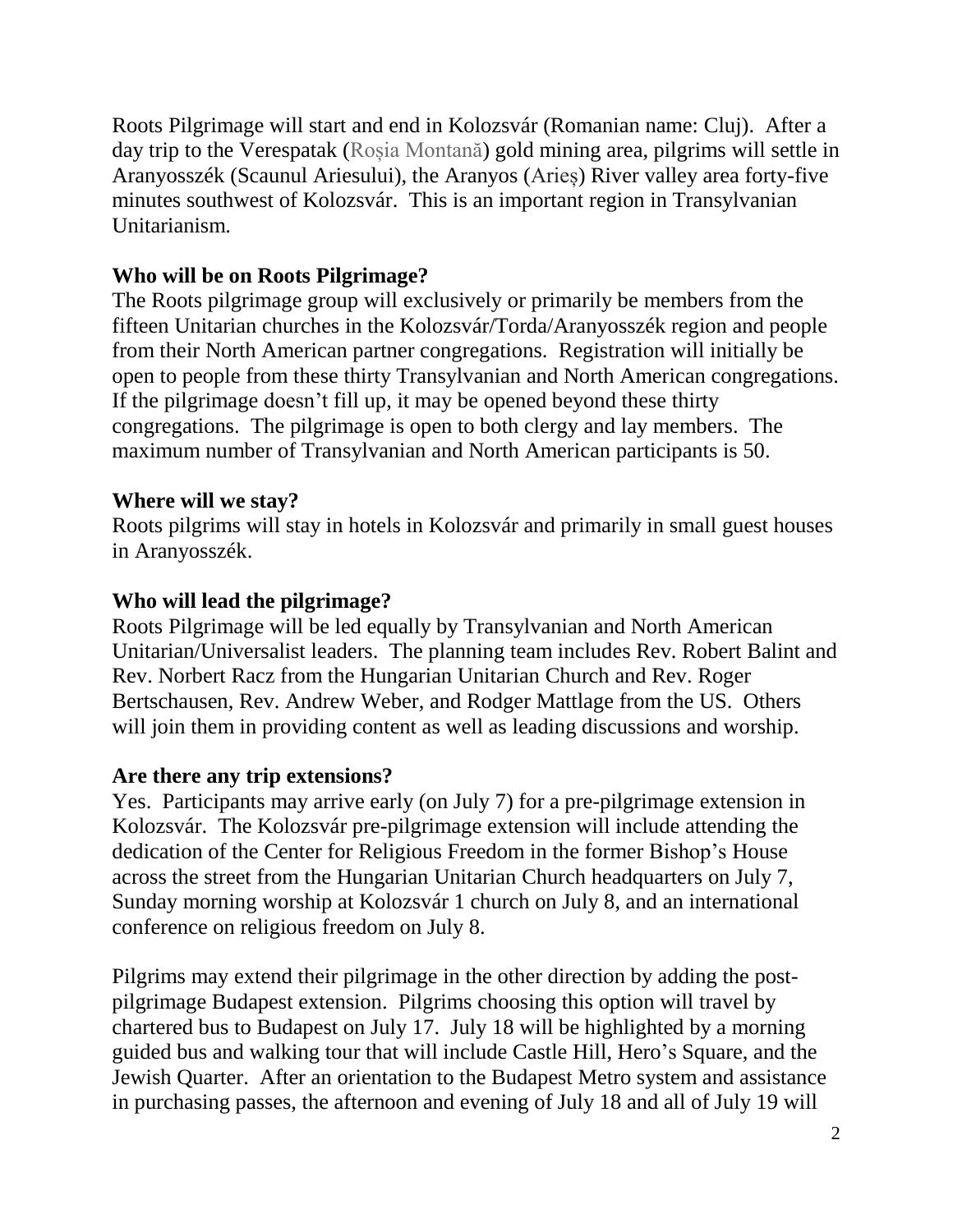be open for travelers to sightsee on their own. The UUPCC will offer an optional visit on July 19 to the Shoe Memorial and the Parliament grounds.

#### **How much does Roots Pilgrimage cost?**

The base cost of the pilgrimage for North Americans is \$875 for double occupancy rooms plus a non-refundable \$150 registration fee. Meals and group transportation in Transylvania are included; airfare is not included. North American Roots pilgrims will stay in hotels in Kolozsvár on the nights of July 9 and 16 (with an option to get a single room at a cost of \$40) and in Aranyosszék on the nights of July 10-15. The Aranyosszék accommodations will be primarily in guesthouses. Given the number of North American and Koloszvár/Torda pilgrims needing to stay in Aranyosszék, it will not be possible to offer single rooms, so all arrangements in Aranyosszék will be for double occupancy. Pilgrims have the option of adding a single room supplement for the two nights in Kolozsvar for \$40.

The Kolozsvar pre-pilgrimage extension costs \$250 for double occupancy with the option to add a single supplement for an additional \$60. Meals are included.

The Budapest post-pilgrimage extension costs \$575 for double occupancy with the option to add a single supplement for an additional \$135. The price includes 3 night accommodation at the Hotel Belvedere (4\*\*\*\*) with breakfast each morning, lunch in transit and an arrival dinner on July 17, an English speaking tour director for the half-day guided tour, and ground transportation from Kolozsvár to Budapest.

#### **How do I register for the pilgrimage?**

Register at **<https://uupcc.z2systems.com/eventReg.jsp?event=297&>**. A nonrefundable \$150 registration fee must be paid to register. The UUPCC is using a new database; even if you had a user name and password in our old database, you will need to set up a new user name and password. If you have any problems registering, contact the UUPCC at [office@uupcc.org](mailto:office@uupcc.org) or (314) 918-2618. There is an advance registration period through November 1, 2017, for North American partners of Unitarian churches in the Kolozsvár/Torda/Aranyosszék region. General registration will begin on November 2, 2017, and go through March 15, 2018.

## **I have health, mobility and/or dietary restrictions and I'm wondering if I should go on Roots Pilgrimage?**

See **<http://www.uupcc.org/pilgrimages/advisory>** for a detailed exploration of this topic. It is important that registrants seriously consider these issues if they have